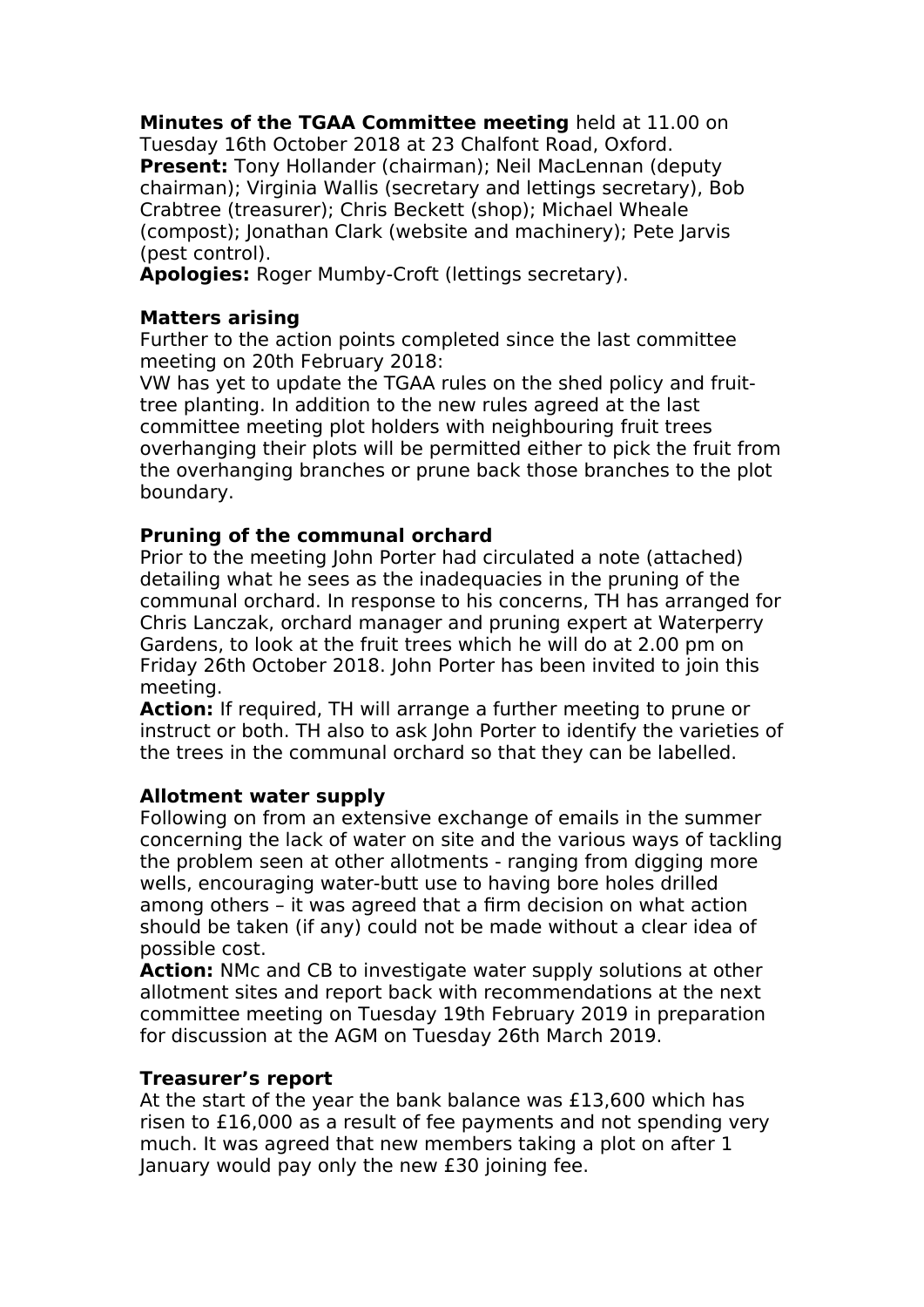#### **Manure delivery**

**Action:** VW to send a note to members about manure delivery as detailed in the minutes of the February meeting.

#### **Pollarding**

The willows along the southern and part of the western boundries have been pollarded but the northern boundary is still in need of work. There is a pile of chippings next to the equipment shed. **Action:** TH to alert park ranger, Julian Cooper, to the need for the sycamore and ash trees to be dealt with.

#### **Bee-friendly beds**

**Action:** TH to engage David Haynes to remove the wood from the raised beds, level the soil and also spread the contents of the rubble bags. RC to plant fruit trees.

#### **Machinery**

JC intends to get the machinery serviced in November. The machinery has worked well this season but a light-weight batteryoperated strimmer would be a popular addition although a source of electricity would be required to charge it. In addition it was suggested that a battery-powered hedge trimmer would be useful for cutting back brambles and samll branches coming through the perimeter fence.

**Action:** JC to investigate the cost of solar panels for the equipment shed as well as the cost of lighting.

# **Owl boxes**

A suitable tree has been identified for an owl box (which costs £60) and Richard Gordon has volunteered to put it up and maintain it. He is also installing two owl boxes on Burgess Field. How effective the owl box will be at deterring rats was called into question as owls tend to target mice rather than rats. If an owl does take up residence, however, rat poison should no longer be used on the allotment site.

# **Any other business**

**Communal compost** The compost bins need to be mended with telegraph poles and timbers which MW will organise.

**Hazardous hole** JC to ask Tom Landell Mills to make safe the large hole he has dug for a well on his plot.

**Harvest supper** Volunteers to convene at 6.00 at the St Margaret's Institute on Saturday 17th November 2018 to help set up. JC will set up the slide show for the photo competition – theme 'colour' – for which there are already lots of good entries. RC to buy a case of wine for welcome drinks and bottles of mineral water to be served with supper.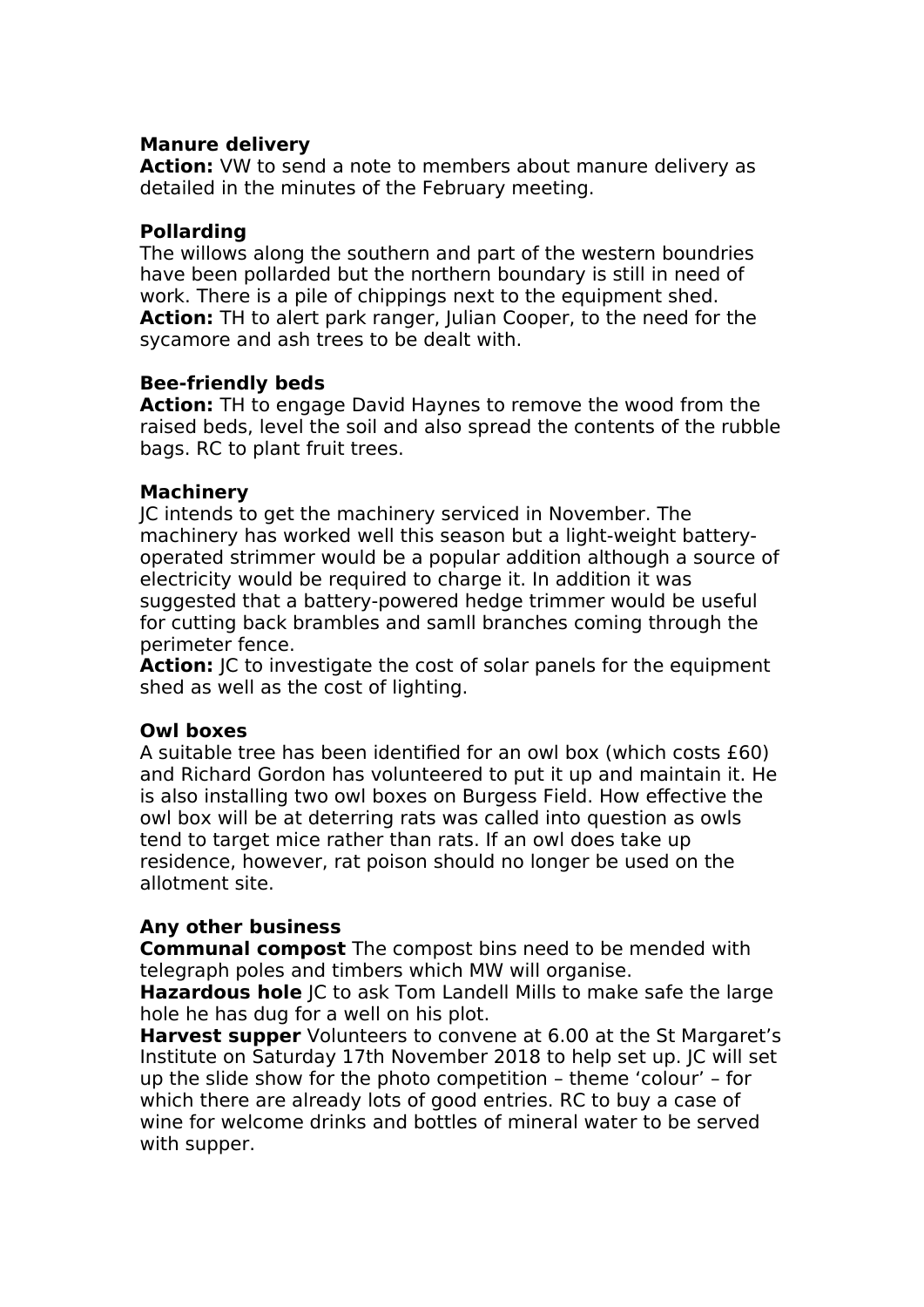**Footbridge surface** This is being dealt with by the County Council in negotiation with the city council and Network Rail. **The meeting ended at 12.45**